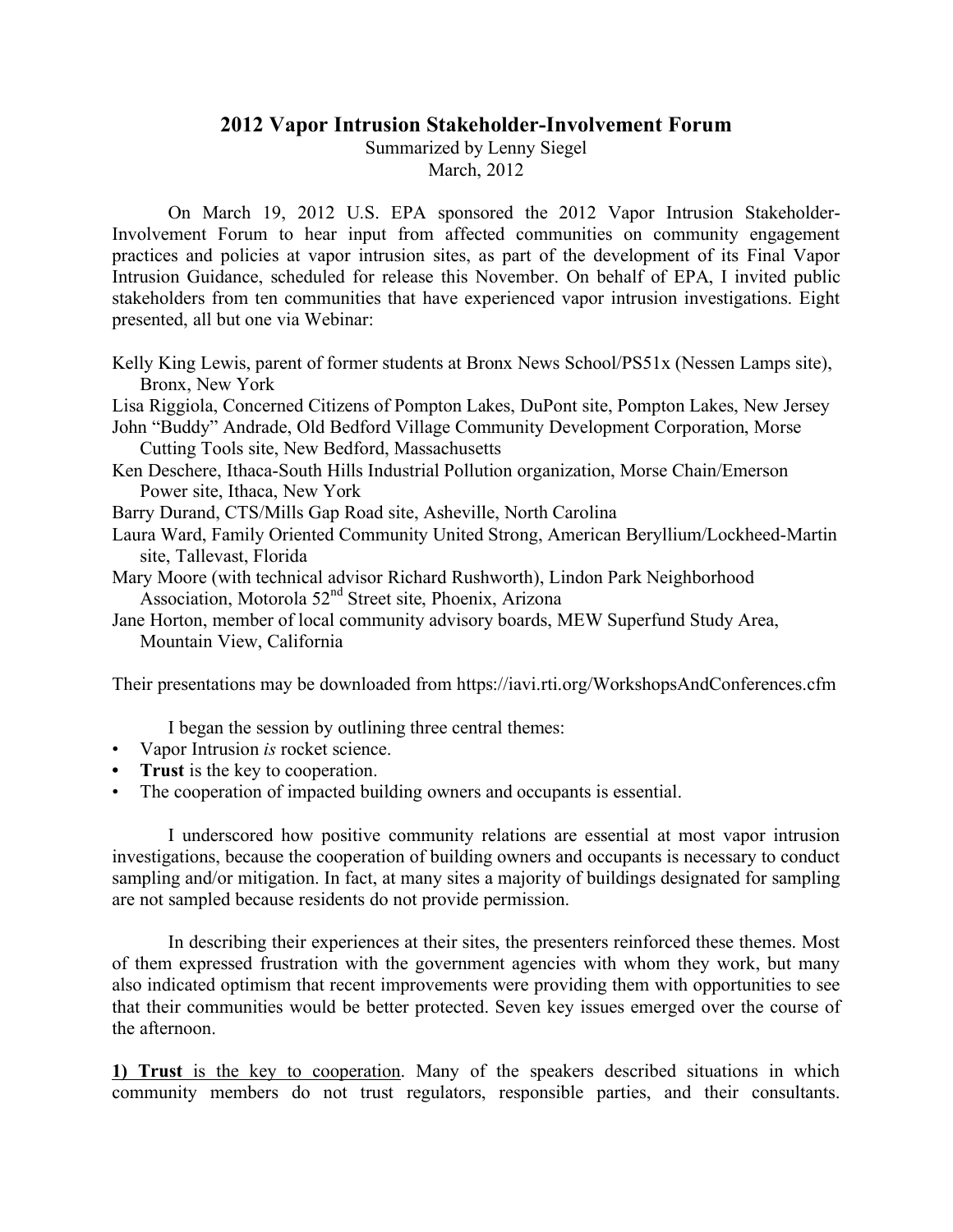Regulators arriving on scene to address vapor intrusion should not expect to be viewed as "white-hat" saviors at sites, such as CTS Asheville or DuPont Pompton Lakes, where the community is frustrated with a long history of inaction and delay , or where nearby sites, such as the New Bedford Harbor Superfund site, have soured community confidence in the regulatory system. Regulators and other parties should carefully consider the history of the community's experiences and work to build trust, both in the form of their communications and by responding substantively to community concerns.

2) People have a **right to know** about confirmed or even possible vapor exposures**.** At the Bronx New School (PS51x), the New York City Department of Education waited several months to notify parents and staff that unacceptably high levels of TCE had been documented in the school building. At Tallevast residents were not told about the TCE plume under their homes. Not only does failure to disclose accentuate mistrust, but it also prevents stakeholders from playing constructive roles in studying and resolving difficult situations.

While regulators are right to mask the exact location of private-home sampling data, they should enable residents to voluntarily share their information. In Ithaca, residents near Morse Chain compiled their individual results and published them on the Web. At other sites regulators could publish similar information after obtaining suitable privacy waivers from residents.

3) **Technical assistance** is essential. Community stakeholders do not disagree with the "multiple lines of evidence" approach to vapor intrusion evaluation, but they generally find it hard to understand. Those communities with EPA-sponsored (or otherwise subsidized) technical advisors are better able to cope with the complex sampling reports than those that are on their own.

4) Talk to people in their **own language** and **environment**. Presenters emphasized the need to translate both documents and oral presentations into languages spoken in the community. The need for translation is obvious in neighborhoods such as Lindon Park, which is predominantly Spanish-speaking, but it is often valuable for engaging impacted groups, such parents at a day care center in Pompton Lakes, where most residents of the community speak English. Not only does translation enable people to understand the information, but it also makes them feel more comfortable with the process.

Similarly, regulators and others should recognize that not everyone is used to coming to meetings and viewing PowerPoint. Sometimes the best communication takes place across a kitchen table.

5) Conduct *more* **sampling** over time and space (including **radon**)/or *less*. A number of presenters were aware that vapor intrusion sampling results are subject to variability over time and space. Consequently, they advocated more sampling rounds and/or locations. In response to the questions supplied in advance, some (all who responded) indicated support for the use of radon measurement as a proxy for the sampling for volatile organic compounds, particularly if it makes it possible to conduct additional (and even continuous) sampling.